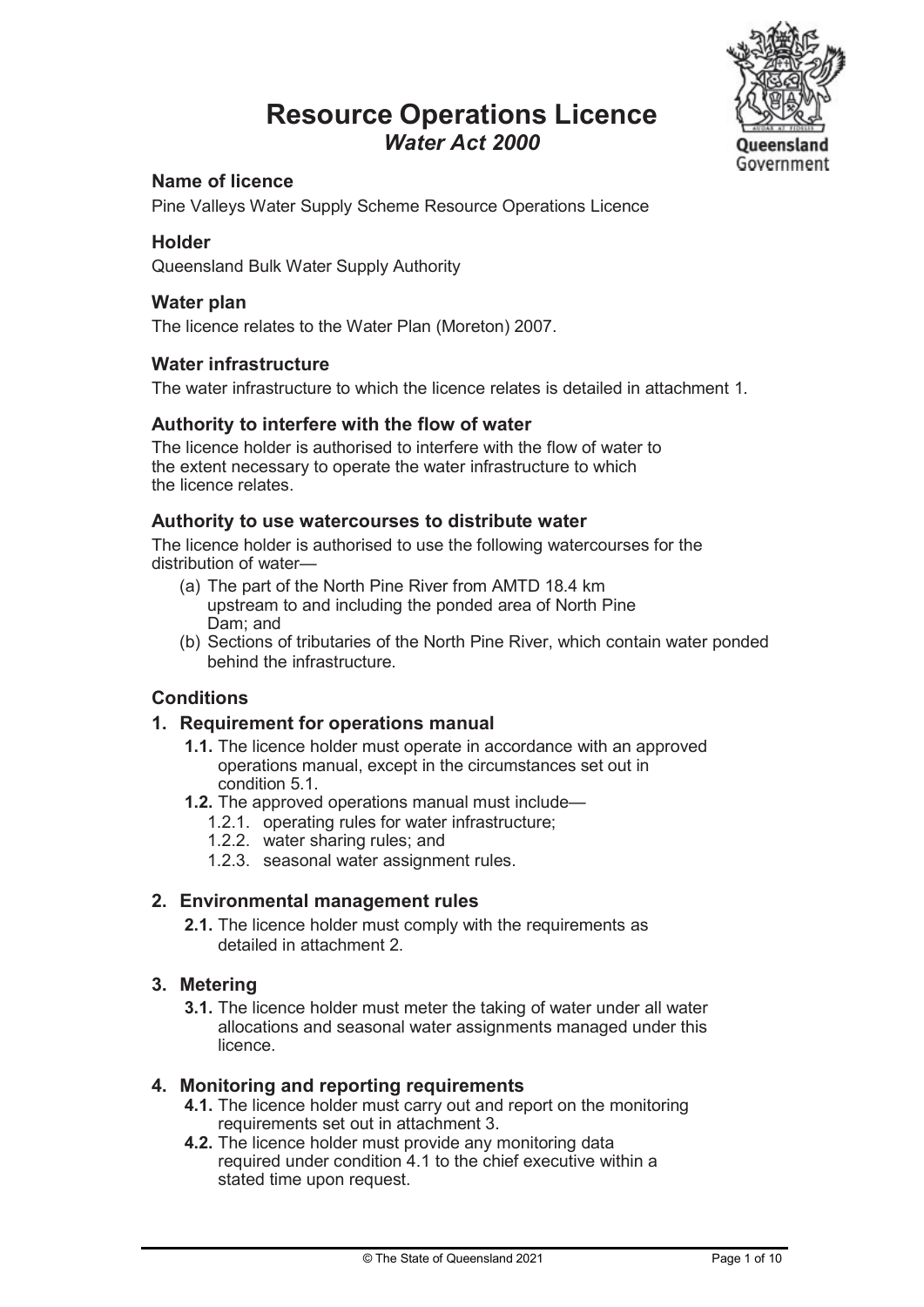- 4.3. The licence holder must ensure that the monitoring, including the measurement, collection, analysis and storage of data, is consistent with the Water Monitoring Data Collection Standards<sup>1</sup>.
- 4.4. The licence holder must ensure that the transfer of data and reporting are consistent with the Water Monitoring Data Reporting Standards<sup>2</sup>.

#### 5. Other conditions

- 5.1. The operating and supply arrangements and the monitoring required under this licence do not apply in situations where:
	- 5.1.1 implementing the rules or meeting the requirements would be unsafe to a person or persons;
	- 5.1.2 releases are necessary to attain a reduced full supply level notified under section 399B of the Water Supply (Safety and Reliability) Act 2008. This condition applies until the end of the period determined under section 399B or section 399C of the Water Supply (Safety and Reliability) Act 2008;
	- 5.1.3 the licence holder is operating in accordance with the Manual of Operational Procedures for Flood Mitigation at North Pine Dam (Flood Manual) during a flood event. The commencement and cessation of the flood event is determined by a responsible person in accordance with section 370 of the Water Supply (Safety and Reliability) Act 2008.
- 5.2. In the circumstances identified in 5.1.1, 5.1.2 or 5.1.3, the licence holder must comply with the requirements for operational or emergency reporting prescribed in attachment 3.
- 5.3. The licence holder may at any time submit an interim program or an amendment to an existing program to the chief executive for approval in accordance with attachment 4, if the holder proposes to operate in a way that does not meet the requirements of this licence.
- 5.4. Where there is conflict between the requirements of this licence and an approved program, the program prevails for the time it is in place.

#### Commencement of licence

The licence took effect on 7 December 2009.

#### Granted on 7 December 2009

Amended under section 186 of the Water Act 2000 on 2 September 2021

Ian Gordon Director, Divisional Support

<sup>&</sup>lt;sup>1</sup> The Water Monitoring Data Collection Standards can be inspected at any of the department's offices or accessed online at: <www.business.qld.gov.au>

 $2$  The Water Monitoring Data Reporting Standards can be inspected at any of the department's offices or accessed online at: <www.business.qld.gov.au>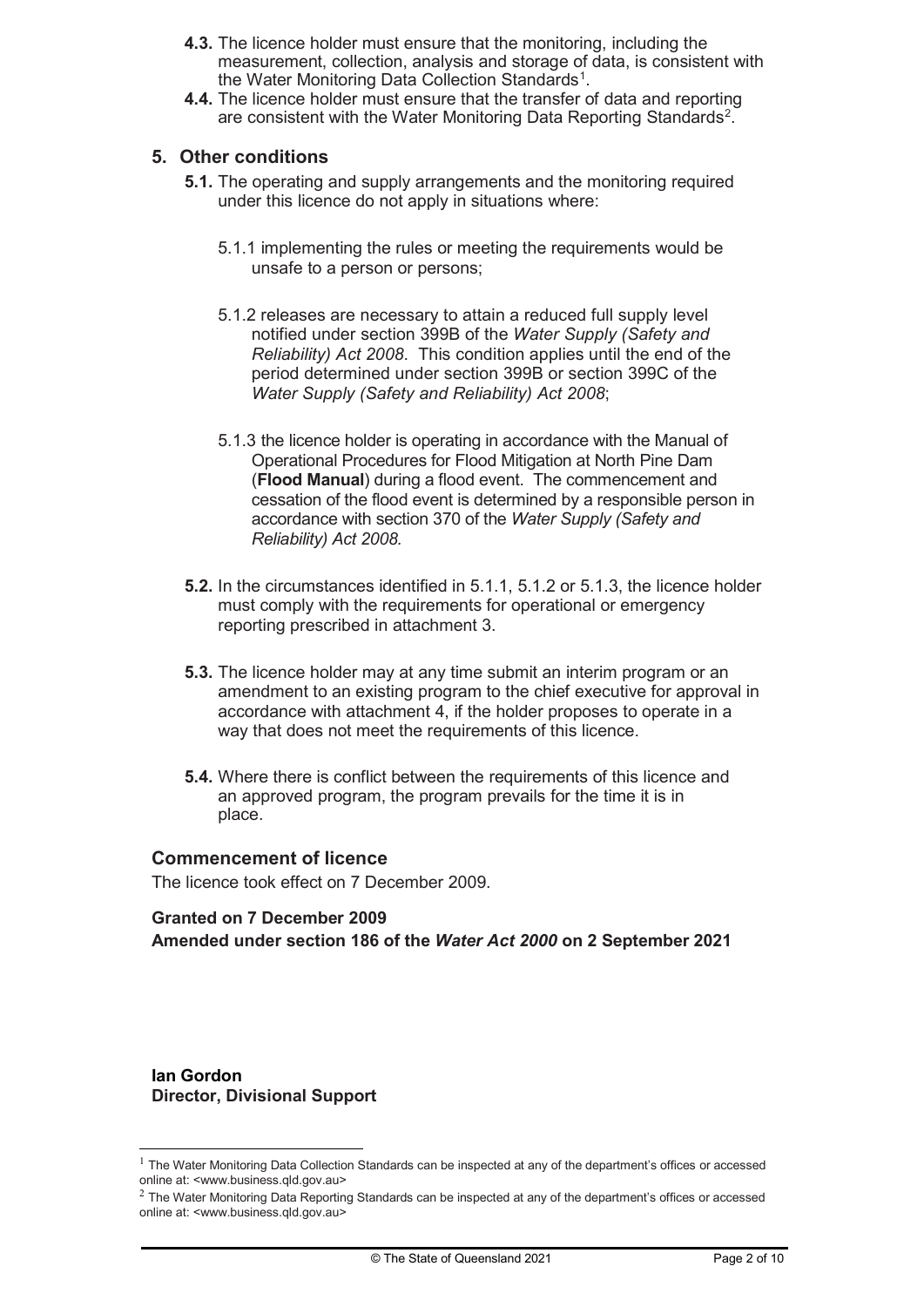## Attachment 1 Infrastructure details for Pine Valleys Water Supply Scheme

#### North Pine Dam, North Pine River—AMTD 20.0 km

| <b>Description of water infrastructure</b> |                                                                                                                              |  |  |
|--------------------------------------------|------------------------------------------------------------------------------------------------------------------------------|--|--|
| Description                                | Concrete gravity dam with earthfill embankments linking to the<br>abutments with the deck and crest level at EL 43.29 m AHD. |  |  |
| Full supply level                          | EL 39.6 m AHD.                                                                                                               |  |  |
| Minimum operating level                    | EL 12.8 m AHD.                                                                                                               |  |  |
| <b>Storage capacity</b>                    |                                                                                                                              |  |  |
| Full supply volume                         | 215 000 ML.                                                                                                                  |  |  |
| Minimum operating volume                   | 1310 ML.                                                                                                                     |  |  |
| Storage curves                             | Drawing Number: A3-105955.                                                                                                   |  |  |
| <b>Spillway arrangement</b>                |                                                                                                                              |  |  |
| Description of works                       | Concrete gravity ogee crest with 5 radial gates with a width of<br>12.19 m x 8.62 m high.                                    |  |  |
| Spillway level                             | EL 32.01 m AHD (fixed crest level).                                                                                          |  |  |
| Spillway width                             | 60.95 m clear width.                                                                                                         |  |  |
| Spillway length                            | Nil.                                                                                                                         |  |  |
| Discharge characteristics                  | Refer to flood manual.                                                                                                       |  |  |
| <b>River inlet/outlet works</b>            |                                                                                                                              |  |  |
| Description of works                       | Multi-level dry well intake structure with variable depth inlets.                                                            |  |  |
| Inlet                                      | 10 intakes (1.2 m diameter pipes).                                                                                           |  |  |
| Cease to flow levels                       | River Outlet: EL 12.96 m AHD.                                                                                                |  |  |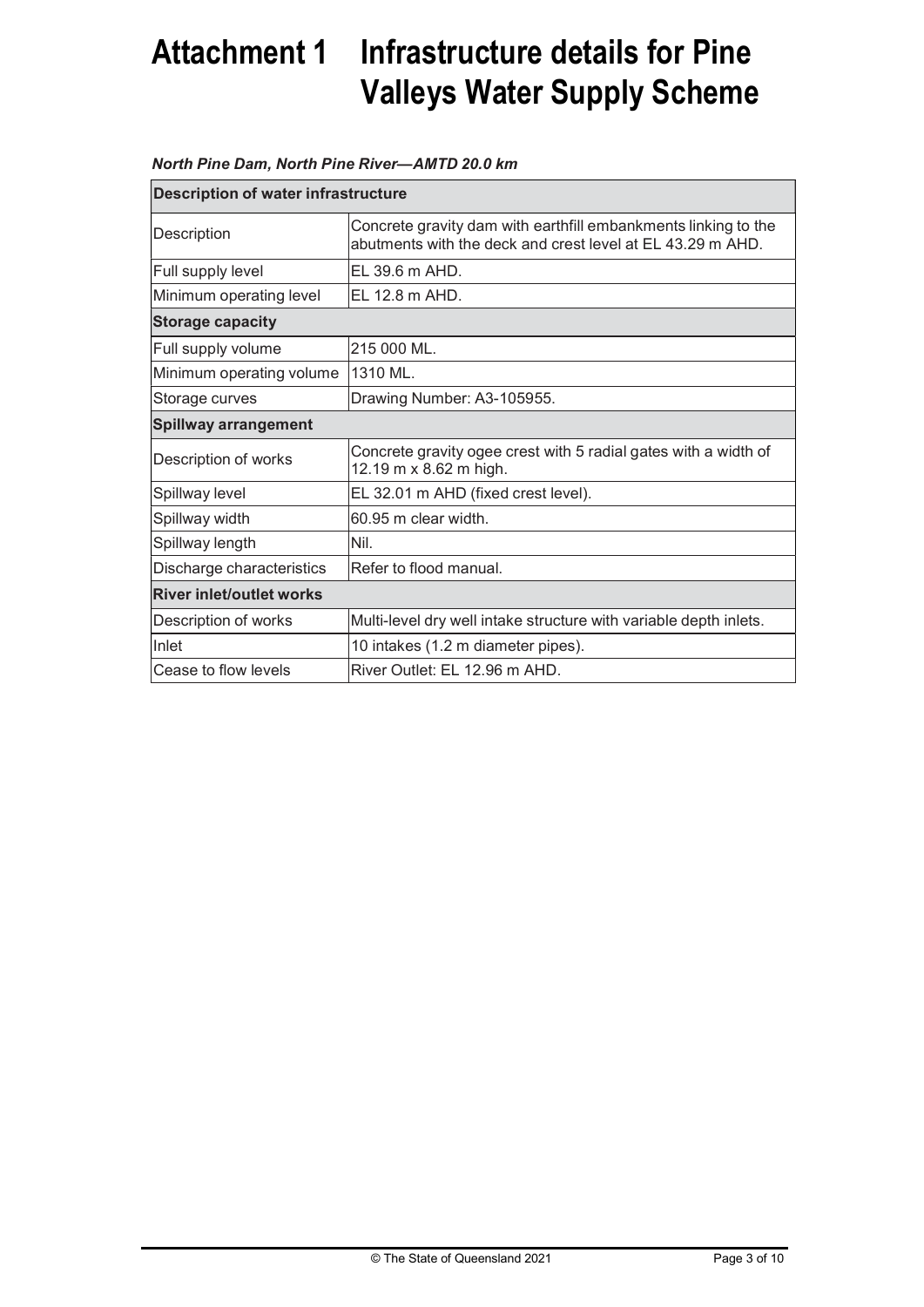## Attachment 2 Environmental management rules

#### 1 Quality of water released

When releasing water from North Pine Dam, the licence holder must draw water from the inlet level that optimises the quality of water released.

#### 2 Change in rate of release from infrastructure

The licence holder must minimise the occurrence of adverse environmental impacts by ensuring that any change in the rate of release of water occurs incrementally.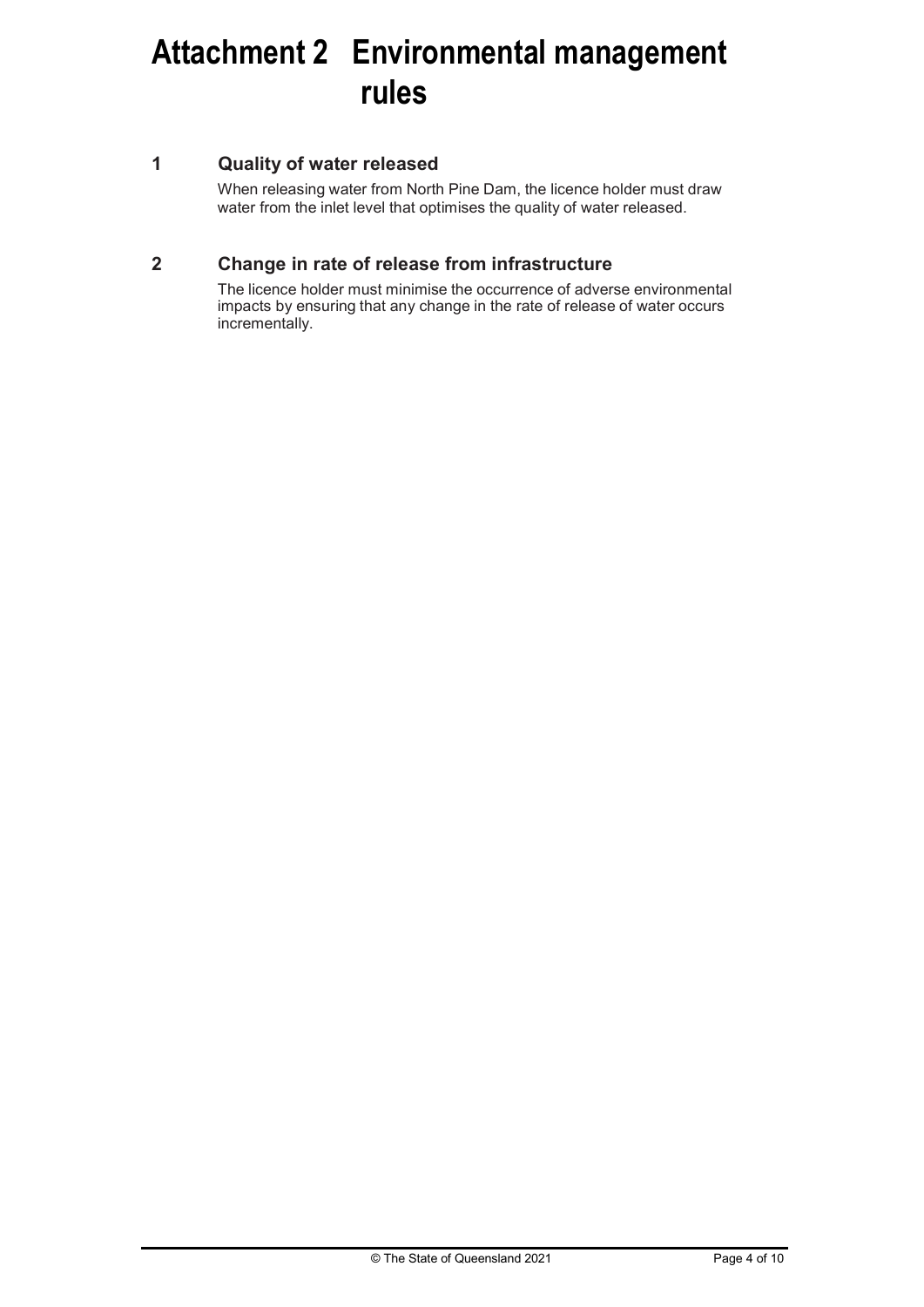## Attachment 3 Licence holder monitoring and reporting

## Part 1 Monitoring requirements

### Division 1 Water quantity

#### 1 Streamflow and infrastructure water level data

- (1) The licence holder must record water level and volume and streamflow data in accordance with attachment 3, table 1.
- (2) Infrastructure inflows may be determined based upon an infrastructure inflow derivation technique supplied by the licence holder and approved by the chief executive.

| Table 1 – Locations where continuous water data recording required |  |
|--------------------------------------------------------------------|--|
|--------------------------------------------------------------------|--|

| Continuous time series storage water<br>level data | Continuous time series flow data |
|----------------------------------------------------|----------------------------------|
|                                                    | North Pine Dam inflow            |
| North Pine Dam headwater level                     |                                  |
|                                                    | North Pine Dam tailwater         |

#### 2 Releases from infrastructure

The licence holder must measure and record for each release of water from North Pine Dam—

- (a) the daily volume released; and
- (b) the release rate, and for any change in release
	- rate— (i) the date and time of the change; and
		- (ii) the new release rate; and
		- (iii) the reason for each release.; and
- (c) the inlet level used for each release; and
- (d) the reason for taking water via a particular inlet level.

#### 3 Announced allocations

The licence holder must record details of announced allocation determinations including—

- (a) the announced allocations for high priority water allocations;
- (b) the date announced allocations are determined; and
- (c) the value of each parameter applied for calculating the announced allocation.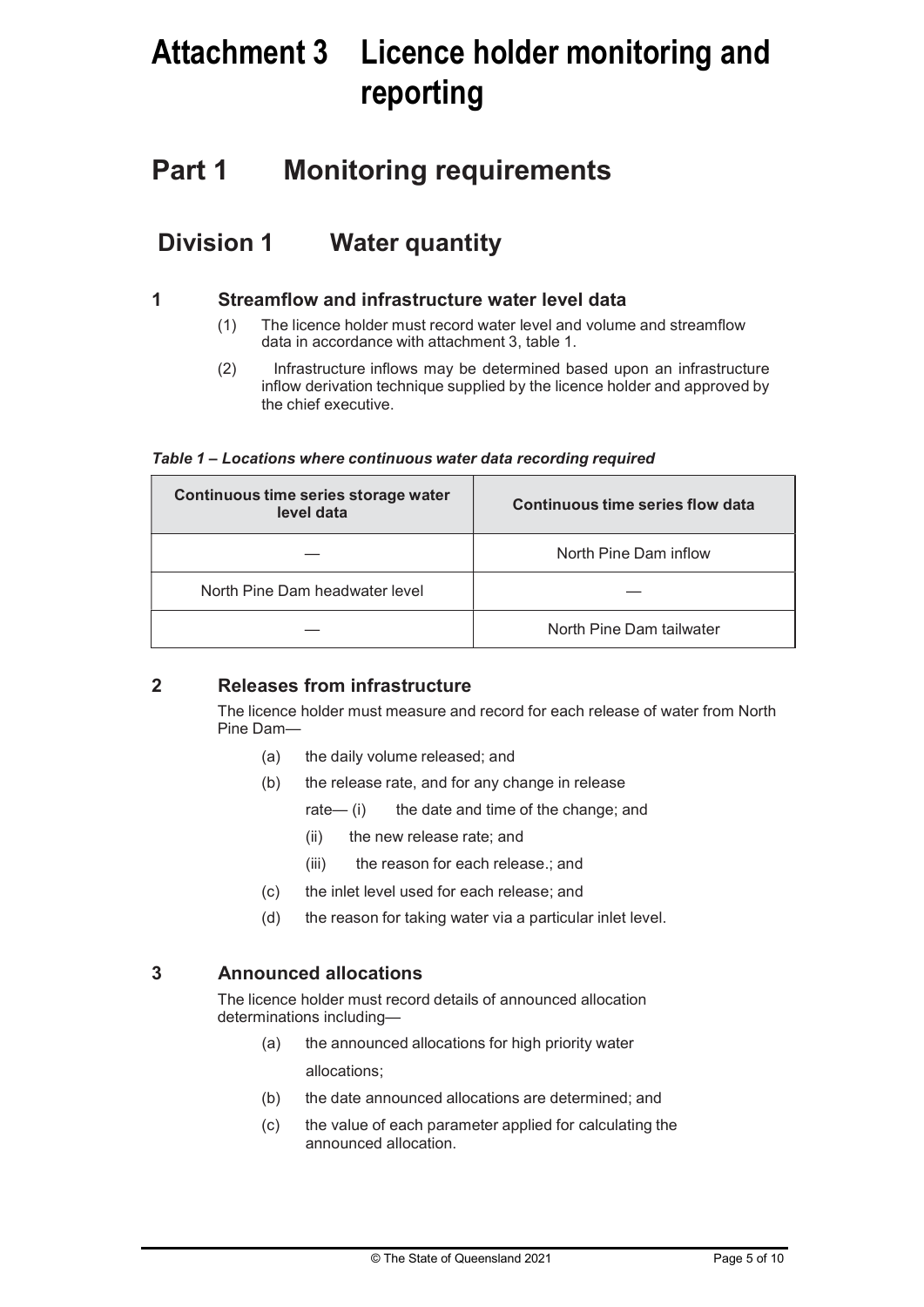#### 4 Water taken by water users

The licence holder must record the total volume of water taken by each water user for each zone as follows—

- (a) the total volume of water taken in each quarter of the water year;
- (b) the total volume of water entitled to be taken at any time; and
- (c) the basis for determining the total volume of water entitlement to be taken at any time.

#### 5 Seasonal water assignment of a water allocation

The licence holder upon consent to a seasonal water assignment must record details of seasonal water assignment arrangements, including—

(a) the name of the assignee and the

assignor;

- (b) the volume of the assignment;
- (c) the location—
	- (i) from which it was assigned; and
	- (ii) to which it was assigned;
- (d) the effective date of the seasonal water assignment.

#### Division 2 Impact of infrastructure operation on natural ecosystems

#### 6 Water quality

The licence holder must monitor and record water quality data in relation to relevant infrastructure listed in attachment 1.

#### 7 Bank condition

- (1) The licence holder must inspect banks for evidence of collapse or erosion identified within the ponded areas and downstream of the relevant infrastructure listed in attachment 1, following instances of—
	- (a) rapid water level changes;
	- (b) large flows through infrastructure; or
	- (c) other occasions when collapse or erosion of banks may be likely.
- (2) For subsection (1), downstream of the relevant infrastructure means the distance of influence of infrastructure operations.

## Part 2 Reporting requirements

#### 8 Reporting requirements

The licence holder must provide—

- (a) annual reports for the previous water year; and
- (b) operational or emergency reports.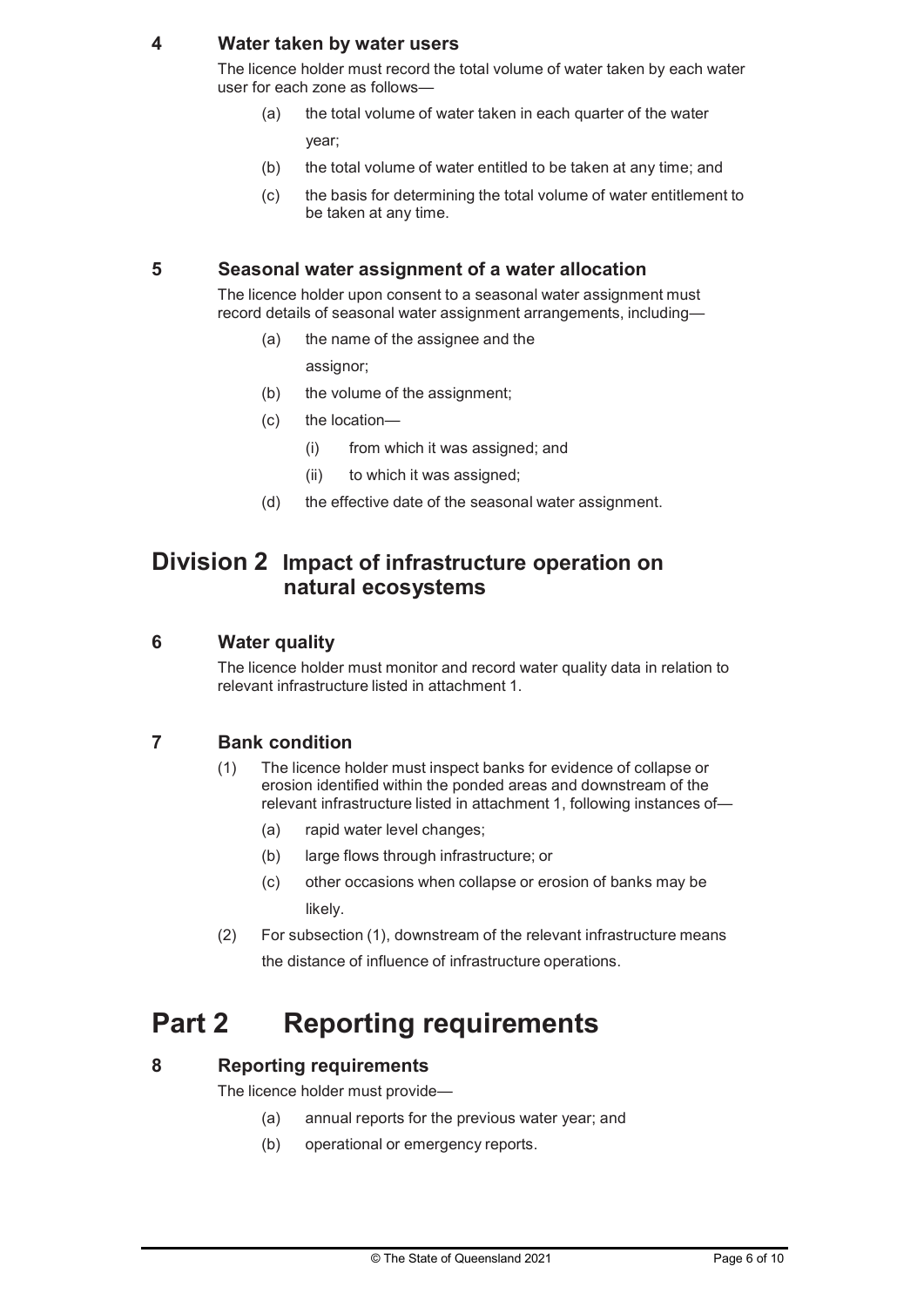### Division 1 Annual reporting

#### 9 Annual report

- (1) The licence holder must submit an annual report to the chief executive after the end of the water year.
- (2) The annual report must include—
	- (a) water quantity monitoring results required under attachment 3, section 10;
	- (b) details of the impact of infrastructure operation on natural ecosystems as required under attachment 3, section 11; and
	- (c) a discussion on any issues that arose as a result of operating in accordance with this licence.

#### 10 Water quantity monitoring

The licence holder must include in the annual report made under section

9—

(a) a summary of announced allocation determinations,

including—

- (i) an evaluation of the announced allocation procedures and outcomes; and
- (ii) the date and value for the initial announced allocation and for each change made to an announced allocation;
- (b) streamflow and infrastructure water levels—all records referred to in attachment, 3 section 1;
- (c) the total annual volume of water taken by each water user, specified by zone, namely—
	- (i) the total volume of supplemented water taken;
	- (ii) the total volume of supplemented water entitled to be taken; and
	- (iii) the basis for determining the volume entitled to be taken;
	- (d) details of seasonal water assignments, namely-
	- (i) the total number of seasonal water assignments; and
	- (ii) the total volume of water seasonally assigned;
- (e) all details of changes to infrastructure or the operation of the infrastructure that may impact on compliance with rules in this licence;
- (f) details of any new monitoring devices used such as equipment to measure streamflow; and
- (g) the details and status of any programs implemented under condition 5.3.

#### 11 Impact of infrastructure operation on natural ecosystems

The licence holder must include in their annual report—

- (a) a summary of environmental considerations made by the licence holder in making operational and release decisions;
- (b) a summary of the environmental outcomes of the decision including any adverse environmental impacts;
- (c) a summary of bank condition assessment, including—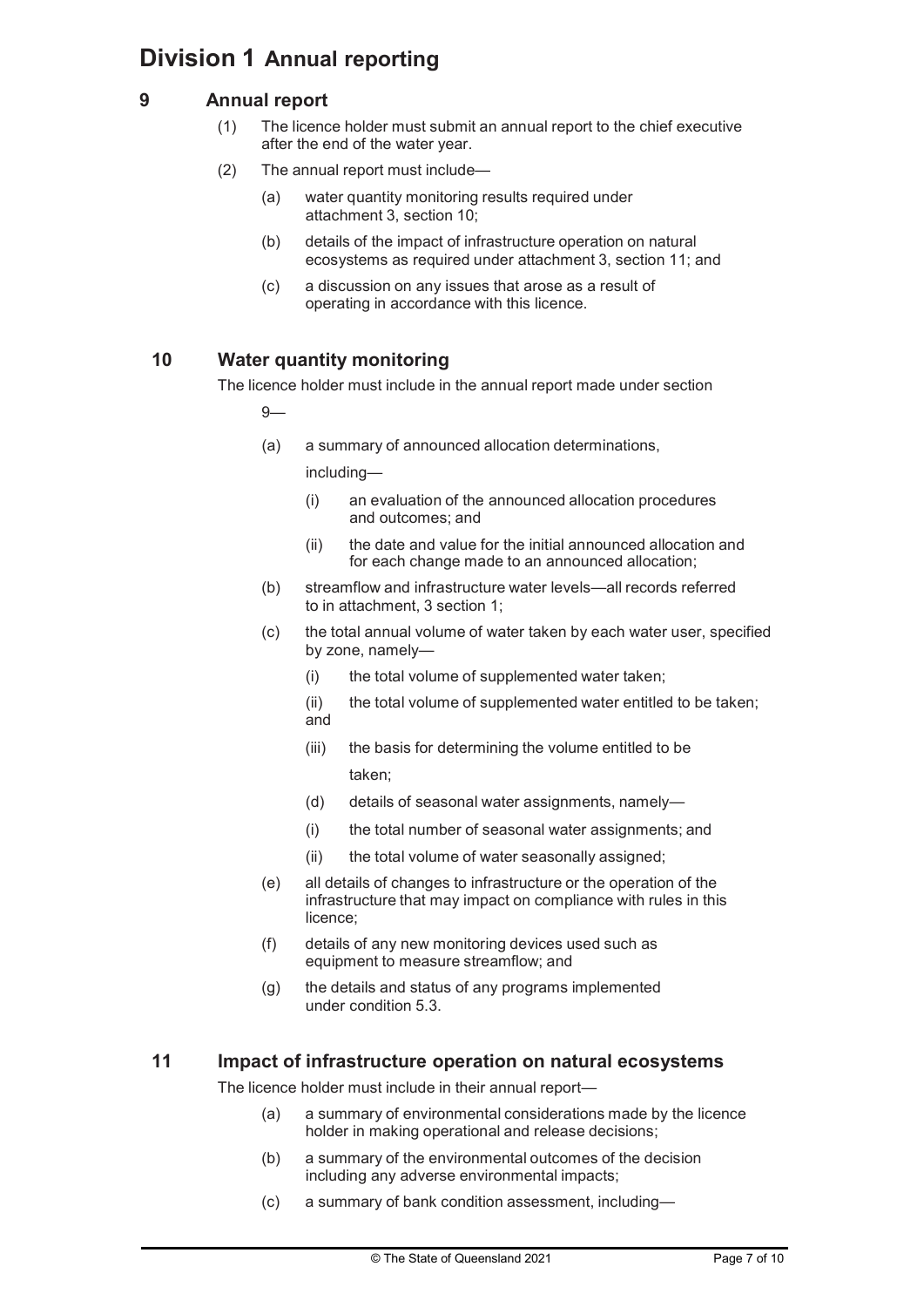- (i) results of investigations of bank slumping or erosion identified in ponded areas or downstream of infrastructure undertaken in accordance with attachment 3, section 7; and
- (ii) changes to the operation of infrastructure to reduce instances of bank slumping and erosion; and
- (d) water quality—all records referred to in attachment 3, section 6 and a discussion and assessment of water quality issues.

### Division 2 Operational or emergency reporting

#### 12 Operational or emergency reporting<sup>3</sup>

The licence holder must—

- (a) notify the chief executive within one business day of becoming aware of—
	- (i) any of the following operational incidents—
		- (A) a non-compliance by the licence holder with the operating and supply arrangements in the approved operations manual for this licence;
		- (B) instances of bank slumping within the impounded areas or downstream of the water infrastructure to which this licence relates;
		- (C) a decision being made to introduce a reduced full supply level for North Pine Dam under section 399B of the Water Supply (Safety and Reliability) Act 2008; or
		- (D) a responsible person defined under section 370 of the Water Supply (Safety and Reliability) Act 2008 determining that a flood event has commenced under the Flood Manual.
	- (ii) an emergency where, as a result of the emergency, the licence holder cannot comply with the conditions of this licence.
- (b) provide to the chief executive a report which includes details
	- of— (i) the incident or emergency;
	- (ii) conditions under which the incident or emergency occurred;
	- (iii) any responses or activities carried out as a result of the incident or emergency; and
	- (iv) in relation to an emergency only, any requirements under this licence that the licence holder is either permanently or temporarily unable to comply with due to the emergency.

<sup>&</sup>lt;sup>3</sup> This does not preclude requirements for dam safety under the Water Act 2000 and any other applicable legislation.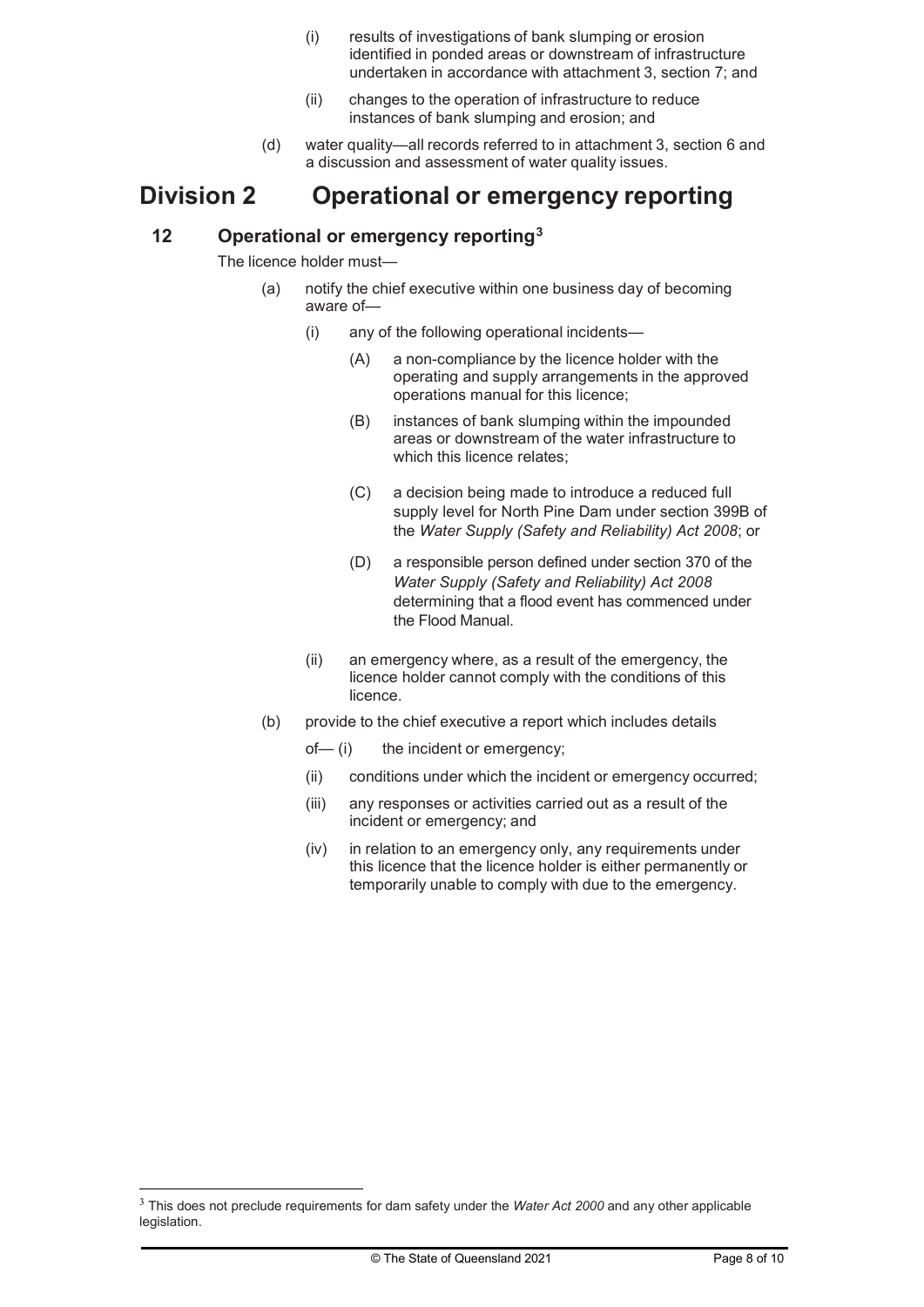## Attachment 4 Interim programs

#### 1 Submission of interim program

The licence holder may, at any time, submit an interim program to the chief executive for approval, including a timetable for returning to full compliance with the licence and interim arrangements.

#### 2 Requirement for additional information

The chief executive, in considering any submitted interim program, may request additional information.

#### 3 Approving an interim program

(1) The chief executive, in dealing with a submitted interim program, may

either— (a) approve the interim program, with or without conditions;

- (b) amend and approve the amended program; or
- (c) require the licence holder to submit a revised interim program.
- (2) In making a decision under subsection (1), the chief executive must consider the public interest.
- (3) Within 10 business days of making a decision on an interim program submitted under this section, the chief executive must notify the licence holder of the decision.

#### 4 Implementing and publishing interim program

Following approval of the program by the chief executive, the licence holder must—

(a) implement and operate in accordance with the approved interim program; and

(b) make public details of the approved interim program on its internet site.

#### 5 Relationship between interim program and licence

- (1) Where there is conflict between the provisions of this licence and the provisions of an approved interim program, the approved interim program prevails for the time that the interim program is in place.
- (2) Where an interim program has been submitted under attachment 4, section 1 but not dealt with under attachment 4, section 3, the licence holder may operate under the interim program despite the conditions of this licence until a decision is made under attachment 4, section 3.